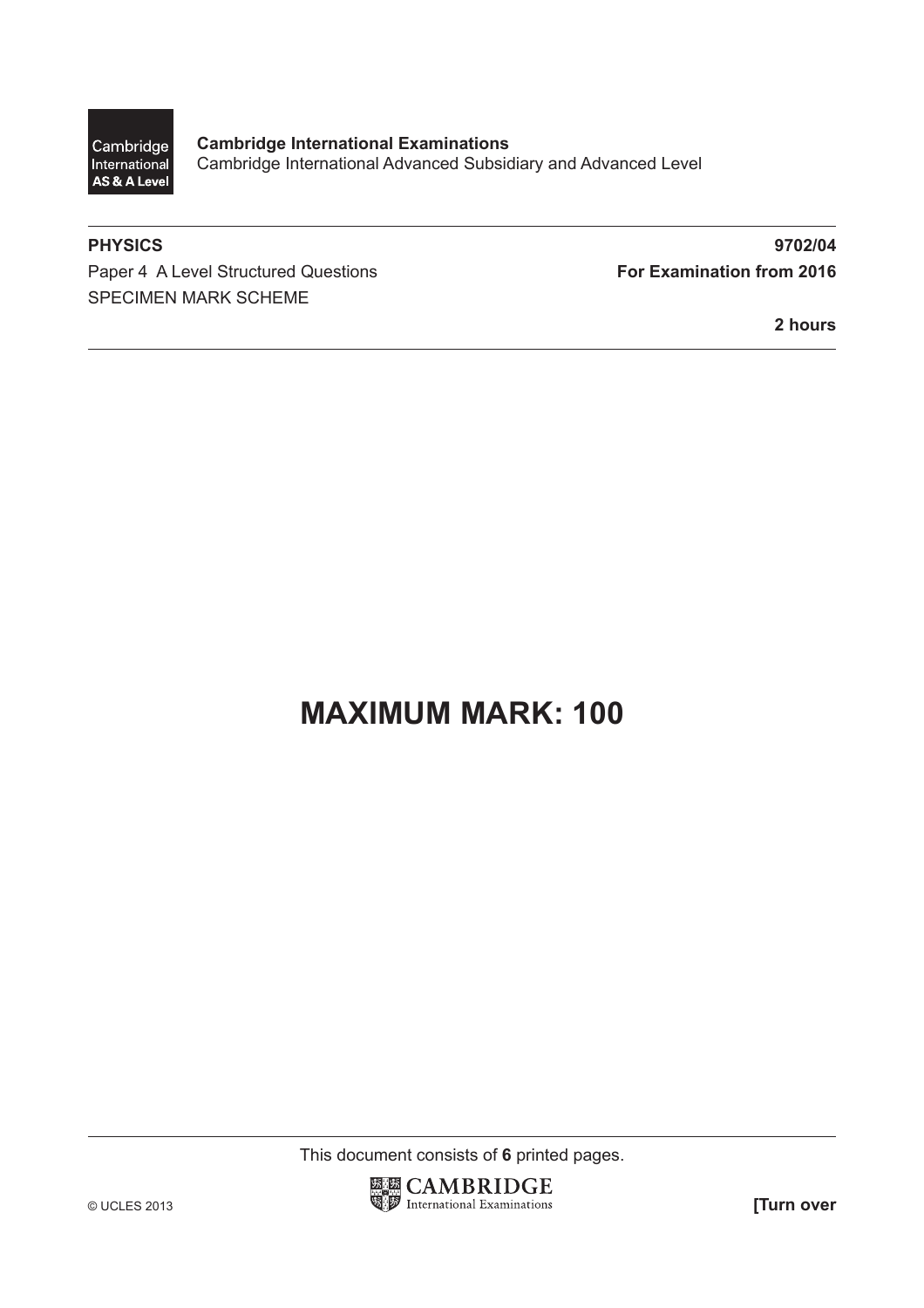| 1            | (a) |           | (i) $F_{\rm G} = GMm/R^2$<br>$= (6.67 \times 10^{-11} \times 5.98 \times 10^{24}) / (6380 \times 10^{3})^2$<br>$= 9.80 N$ | C <sub>1</sub>                                     |            |
|--------------|-----|-----------|---------------------------------------------------------------------------------------------------------------------------|----------------------------------------------------|------------|
|              |     |           |                                                                                                                           | A <sub>1</sub>                                     | $[2]$      |
|              |     |           | (ii) $F_C = mR\omega^2$<br>$\omega = 2\pi / T$<br>$F_C = (4\pi^2 \times 6380 \times 10^3) / (8.62 \times 10^4)^2$         | C <sub>1</sub><br>C <sub>1</sub>                   |            |
|              |     |           | $= 0.0339 N$                                                                                                              | A <sub>1</sub>                                     | $[3]$      |
|              |     |           | (iii) $F_G - F_C = 9.77 N$                                                                                                | A <sub>1</sub>                                     | $[1]$      |
|              |     |           | (b) $9.77 \text{ ms}^{-2}$ because acceleration is resultant force per unit mass                                          | <b>B1</b>                                          | $[1]$      |
|              |     |           |                                                                                                                           |                                                    | [Total: 7] |
| $\mathbf{2}$ |     |           | (a) $pV/T = constant$<br>$T = (6.5 \times 10^6 \times 30 \times 300) / (1.1 \times 10^5 \times 540)$<br>$= 985 K$         | C <sub>1</sub><br>A <sub>1</sub>                   | $[2]$      |
|              |     | $(b)$ (i) | $\Delta U = q + w$<br>symbols explained ( $q =$ heating, $w =$ work)<br>consistent set of directions of energy change     | M1<br>A <sub>1</sub>                               | $[2]$      |
|              |     | (ii)      | q is zero<br>$\Delta U$ = w and so U increases<br>U increases so $EK$ of atoms increases and T increases                  | <b>B1</b><br><b>B1</b><br>A <sub>1</sub>           | $[3]$      |
|              |     |           |                                                                                                                           |                                                    | [Total: 7] |
| 3            | (a) | (i)       | $\omega = 2\pi f$                                                                                                         | <b>B1</b>                                          | $[1]$      |
|              |     | (ii)      | either $(-)$ ve because a and x are in opposite directions<br>or a is always directed towards mean position               | <b>B1</b>                                          | $[1]$      |
|              |     | $(b)$ (i) | forces in springs are $k(e + x)$ and $k(e - x)$<br>resultant = $k(e + x) - k(e - x)$<br>$= 2kx$                           | C <sub>1</sub><br>M1<br>A <sub>0</sub>             | $[2]$      |
|              |     | (ii)      | $F = ma$<br>$a = -2kx/m$<br>$(-)$ sign explained                                                                          | <b>B1</b><br>A <sub>0</sub><br><b>B1</b>           | $[2]$      |
|              |     | (iii)     | $\omega^2$ = 2k / m<br>$(2\pi f)^2 = (2 \times 120) / 0.90$<br>$f = 2.6$ Hz                                               | C <sub>1</sub><br>C <sub>1</sub><br>A <sub>1</sub> | $[3]$      |
|              |     |           |                                                                                                                           |                                                    | [Total: 9] |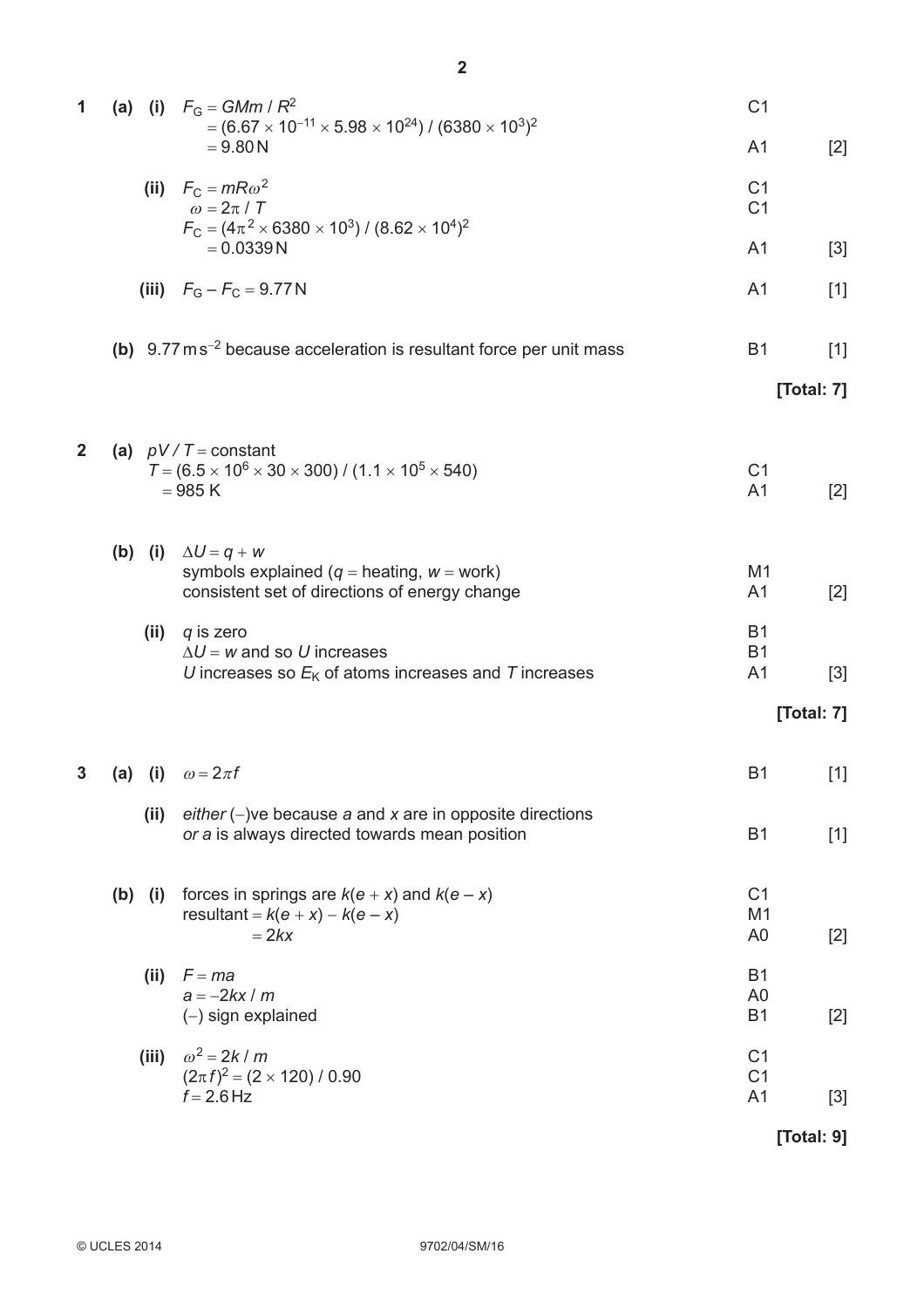| 4              |                               | (a) amplitude of carrier wave varies<br>in synchrony with displacement of information signal                                                                                                                                                                                                                 | M <sub>1</sub><br>A1                                                                 | $[2]$                    |
|----------------|-------------------------------|--------------------------------------------------------------------------------------------------------------------------------------------------------------------------------------------------------------------------------------------------------------------------------------------------------------|--------------------------------------------------------------------------------------|--------------------------|
|                |                               | (b) graph: three vertical lines<br>symmetrical with smaller sidebands<br>at frequencies 70, 75 and 80 kHz                                                                                                                                                                                                    | M1<br>A <sub>1</sub><br>A <sub>1</sub>                                               | $[3]$                    |
|                | (c)                           | bandwidth $= 10$ kHz                                                                                                                                                                                                                                                                                         | <b>B1</b>                                                                            | $[1]$                    |
|                |                               |                                                                                                                                                                                                                                                                                                              |                                                                                      | [Total: $6$ ]            |
| 5              |                               | (a) unwanted energy / power that is random                                                                                                                                                                                                                                                                   | <b>B1</b>                                                                            | $[1]$                    |
|                |                               | (b) number of $dB = 10 \lg(P_{OUT} / P_{IN})$<br>63 = 10 $\lg(P_{\text{OUT}} / (2.5 \times 10^{-6}))$<br>$P_{\text{OUT}} = 5.0 \text{W}$                                                                                                                                                                     | C <sub>1</sub><br>C <sub>1</sub><br>A <sub>1</sub>                                   | $[3]$                    |
|                | (c)                           | attenuation = 10 lg(5.0 / (3.5 $\times$ 10 <sup>-8</sup> )) = 81.5 dB<br>length = $81.5 / 12 = 6.8$ km                                                                                                                                                                                                       | C <sub>1</sub><br>A <sub>1</sub>                                                     | $[2]$                    |
|                |                               |                                                                                                                                                                                                                                                                                                              |                                                                                      | [Total: $6$ ]            |
| 6              |                               | (a) field strength equals the potential gradient<br>field strength and potential gradient are in opposite directions                                                                                                                                                                                         | M <sub>1</sub><br>A <sub>1</sub>                                                     | $[2]$                    |
|                |                               | (b) at $x = 10$ cm, force is maximum<br>because the gradient is largest<br>repulsion / force to right because sphere and proton have like charges<br>as x increases, force decreases<br>becomes zero at $x = 35$ cm<br>as x increases from $x = 35$ cm to $x = 41$ cm, force increases in opposite direction | M <sub>1</sub><br>A <sub>1</sub><br><b>B1</b><br><b>B1</b><br><b>B1</b><br><b>B1</b> | [6]                      |
|                |                               |                                                                                                                                                                                                                                                                                                              |                                                                                      | [Total: 8]               |
| $\overline{7}$ |                               | $(a) + -$                                                                                                                                                                                                                                                                                                    | <b>B1</b>                                                                            | $[1]$                    |
|                | (b)                           | 1.4.5 $V$<br>(i)<br>2. use of potential divider formula $(9 \times 800)$ / (800 + 2200)<br>2.4V<br>$3. - 9.0V$                                                                                                                                                                                               | A1<br>C <sub>1</sub><br>A <sub>1</sub><br><b>B1</b>                                  | $[4]$                    |
|                |                               | LED B (allow e.c.f. from $(i)$ )<br>(ii)                                                                                                                                                                                                                                                                     | <b>B1</b>                                                                            | $[1]$                    |
|                |                               | (c) as temperature rises, potential at B increases<br>at 60 $\degree$ C, B goes out and G comes on (allow ecf from (b)(ii))                                                                                                                                                                                  | M <sub>1</sub><br>A <sub>1</sub>                                                     | $[2]$                    |
|                | © UCLES 2014<br>9702/04/SM/16 |                                                                                                                                                                                                                                                                                                              |                                                                                      | [Total: 8]<br>[Turn over |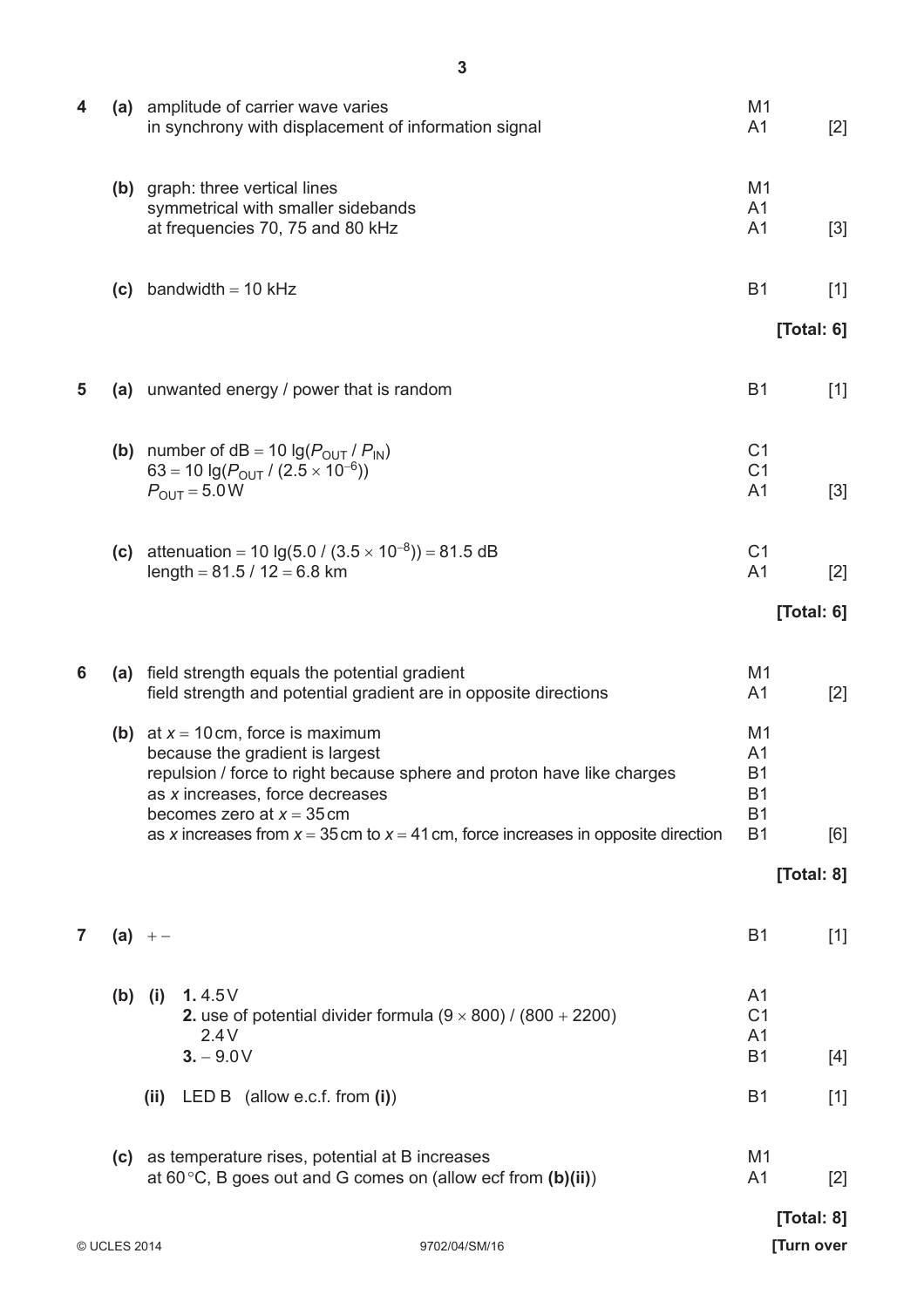| 8  | (a) | (i)       | 50 mT (allow 50 $\pm$ 1 mT for full credit)                                                                                                    | A <sub>1</sub>                                     | $[1]$          |
|----|-----|-----------|------------------------------------------------------------------------------------------------------------------------------------------------|----------------------------------------------------|----------------|
|    |     | (ii)      | flux linkage = $BAN$<br>$=$ 50 $\times$ 10 <sup>-3</sup> $\times$ 0.4 $\times$ 10 <sup>-4</sup> $\times$ 150<br>$= 3.0 \times 10^{-4}$ Wb      | C <sub>1</sub><br>M1<br>A <sub>0</sub>             | $[2]$          |
|    |     |           | (b) e.m.f. (induced) is proportional to the rate<br>of change of (magnetic) flux (linkage)<br>(allow 'rate of cutting')                        | M <sub>1</sub><br>A <sub>1</sub>                   | $[2]$          |
|    | (c) | (i)       | new flux linkage = $8.0 \times 10^{-3} \times 0.4 \times 10^{-4} \times 150$<br>$= 4.8 \times 10^{-4}$ Wb<br>change = $2.52 \times 10^{-4}$ Wb | C <sub>1</sub><br>A <sub>1</sub>                   | $[2]$          |
|    |     | (ii)      | e.m.f. = $(2.52 \times 10^{-4})/0.30$<br>$= 8.4 \times 10^{-4}$ V                                                                              | C <sub>1</sub><br>A <sub>1</sub>                   | $[2]$          |
|    |     |           | (d) flux linkage decreases as distance increases<br>so speed must increase to keep rate constant                                               | <b>B1</b><br><b>B1</b>                             | $[2]$          |
|    |     |           |                                                                                                                                                |                                                    | [Total: 11]    |
| 9  | (a) |           | into the plane of the paper / downwards                                                                                                        | B <sub>1</sub>                                     | $[1]$          |
|    |     | $(b)$ (i) | centripetal force = $mv^2/r$<br>$mv^2/r = Bqv$ hence $q/m = v/rB$ (some algebra essential)                                                     | <b>B1</b><br><b>B1</b>                             | $[2]$          |
|    |     | (ii)      | $q/m = (8.2 \times 10^6) / (23 \times 10^{-2} \times 0.74)$<br>$= 4.82 \times 10^7 \, C \, kg^{-1}$                                            | C <sub>1</sub><br>A <sub>1</sub>                   | $[2]$          |
|    |     |           |                                                                                                                                                |                                                    | [Total: $5$ ]  |
| 10 |     |           | (a) single diode<br>either in series with R or in series with a.c. supply                                                                      | M <sub>1</sub><br>A <sub>1</sub>                   | $[2]$          |
|    |     | $(b)$ (i) | 1. $5.4V$ (allow $\pm 0.1V$ )<br>2. $V = IR$<br>$I = 5.4 / (1.5 \times 10^3)$                                                                  | A <sub>1</sub>                                     | $[1]$          |
|    |     |           | $= 3.6 \times 10^{-3}$ A<br>$time = 0.027s$<br>3.                                                                                              | A <sub>1</sub><br>A <sub>1</sub>                   | $[1]$<br>$[1]$ |
|    |     | (ii)      | $Q=It$<br>1.<br>$= 3.6 \times 10^{-3} \times 0.027$<br>$= 9.72 \times 10^{-5}$ C<br>$C = \Delta Q / \Delta V$ (allow Q/V)<br>2.                | C <sub>1</sub><br>A <sub>1</sub><br>C <sub>1</sub> | $[2]$          |
|    |     |           | $=(9.72\times10^{-5})/1.2$<br>$= 8.1 \times 10^{-5}$ F                                                                                         | A <sub>1</sub>                                     | $[2]$          |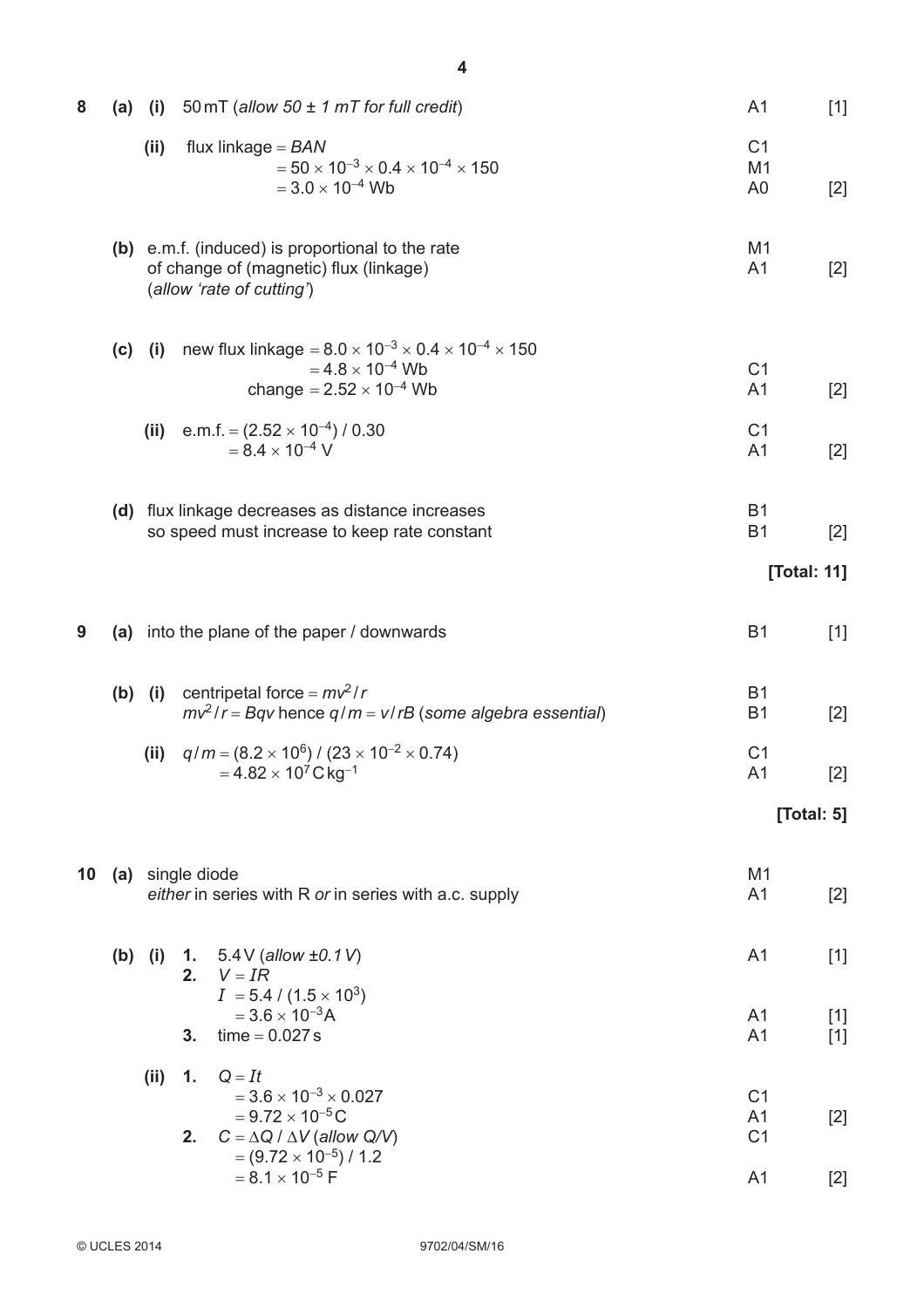|    |                                                                                                                                                                                                                                                |      | (c) line: reasonable shape with less ripple                                                                                | B <sub>1</sub>                                             | $[1]$       |
|----|------------------------------------------------------------------------------------------------------------------------------------------------------------------------------------------------------------------------------------------------|------|----------------------------------------------------------------------------------------------------------------------------|------------------------------------------------------------|-------------|
|    |                                                                                                                                                                                                                                                |      |                                                                                                                            |                                                            | [Total: 10] |
| 11 | at 0K, VB is filled, CB is empty<br>as temperature rises, electrons gain energy to enter CB<br>positive holes are formed in VB<br>lattice vibrations increase<br>effect due to increase in charge carriers outweighs effect due to increase in |      |                                                                                                                            | <b>B1</b><br>M <sub>1</sub><br>A <sub>1</sub><br><b>B1</b> |             |
|    |                                                                                                                                                                                                                                                |      | lattice vibrations<br>so current larger and resistance smaller                                                             | M <sub>1</sub><br>A <sub>1</sub>                           | [6]         |
|    |                                                                                                                                                                                                                                                |      |                                                                                                                            |                                                            | [Total: 6]  |
|    |                                                                                                                                                                                                                                                |      |                                                                                                                            |                                                            |             |
| 12 | (a)                                                                                                                                                                                                                                            | (i)  | clear distinction of boundaries between regions                                                                            | <b>B1</b>                                                  | $[1]$       |
|    |                                                                                                                                                                                                                                                | (ii) | significant difference in degree of blackening between regions                                                             | <b>B1</b>                                                  | $[1]$       |
|    | (b)                                                                                                                                                                                                                                            | (i)  | $\frac{1}{2} = e^{-\mu}$<br>$\mu$ = 0.693 mm <sup>-1</sup>                                                                 | C <sub>1</sub><br>A <sub>1</sub>                           | $[2]$       |
|    |                                                                                                                                                                                                                                                | (ii) | X-ray photons are more penetrating<br>$\mu$ is smaller                                                                     | M <sub>1</sub><br>A <sub>1</sub>                           | $[2]$       |
|    |                                                                                                                                                                                                                                                |      |                                                                                                                            |                                                            | [Total: 6]  |
| 13 | (a)                                                                                                                                                                                                                                            | (i)  | probability of decay (of a nucleus)<br>per unit time                                                                       | M <sub>1</sub><br>A <sub>1</sub>                           | $[2]$       |
|    |                                                                                                                                                                                                                                                | (ii) | greater energy of $\alpha$ -particle<br>(parent) nucleus less stable<br>nucleus more likely to decay<br>hence radium-224   | M <sub>0</sub><br>A1<br>A1<br>A <sub>1</sub>               | $[3]$       |
|    | (b)                                                                                                                                                                                                                                            | (i)  | $\lambda = \ln 2 / 3.6$<br>$= 0.193$<br>unit: $day^{-1}$<br>(allow full credit for $2.23 \times 10^{-6}$ s <sup>-1</sup> ) | A <sub>1</sub><br>A <sub>1</sub>                           | $[2]$       |
|    |                                                                                                                                                                                                                                                | (ii) | $N = \{(2.24 \times 10^{-3}) / 224\} \times 6.02 \times 10^{23}$<br>$= 6.02 \times 10^{18}$<br>activity = $\lambda N$      | C <sub>1</sub><br>C <sub>1</sub>                           |             |
|    |                                                                                                                                                                                                                                                |      | $= 2.23 \times 10^{-6} \times 6.02 \times 10^{18}$<br>$= 1.3 \times 10^{13}$ Bq                                            | C <sub>1</sub><br>A <sub>1</sub>                           | $[4]$       |
|    |                                                                                                                                                                                                                                                |      |                                                                                                                            |                                                            | [Total: 11] |